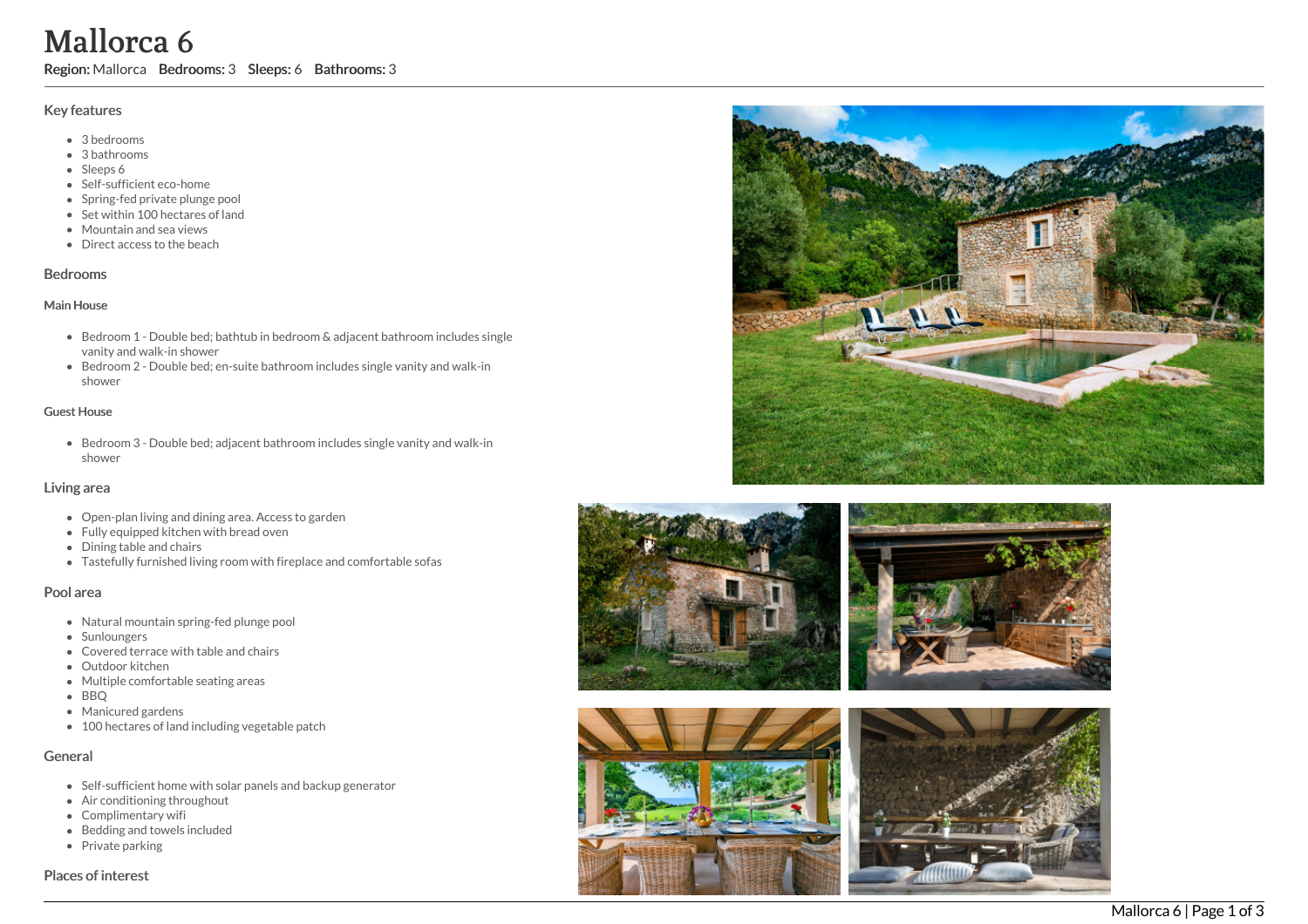- Port des Canonge 110m
- Esporles 8.6km
- Valldemossa 14.7km